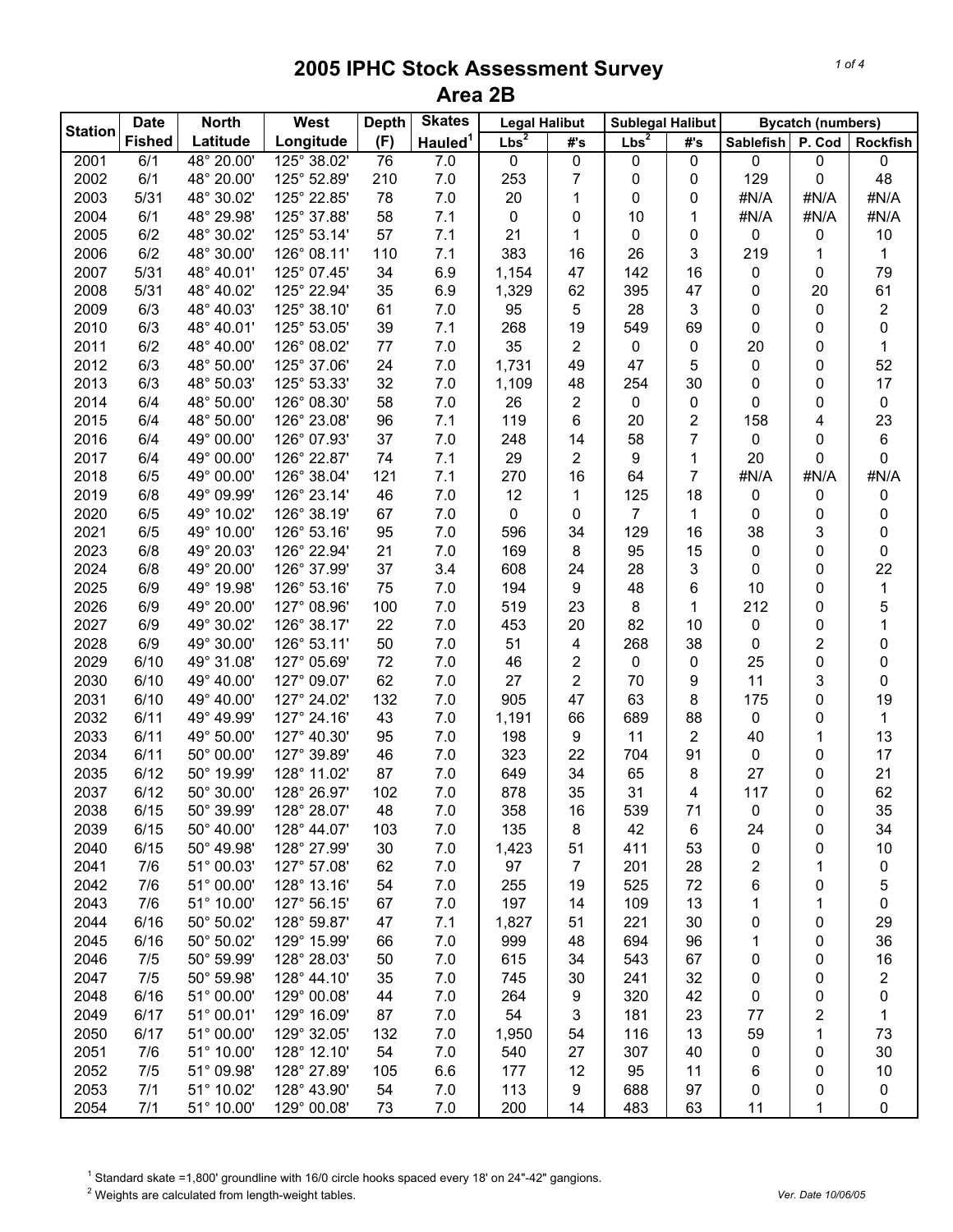|                | <b>Date</b>   | <b>North</b> | West        | <b>Depth</b> | <b>Skates</b>       | <b>Legal Halibut</b> |                | <b>Sublegal Halibut</b> |                |                  | <b>Bycatch (numbers)</b> |                         |
|----------------|---------------|--------------|-------------|--------------|---------------------|----------------------|----------------|-------------------------|----------------|------------------|--------------------------|-------------------------|
| <b>Station</b> | <b>Fished</b> | Latitude     | Longitude   | (F)          | Hauled <sup>1</sup> | Lbs <sup>2</sup>     | #'s            | Lbs <sup>2</sup>        | #'s            | Sablefish P. Cod |                          | <b>Rockfish</b>         |
| 2055           | 6/17          | 51° 10.02'   | 129° 18.46' | 154          | 7.0                 | 897                  | 35             | 82                      | 9              | 210              | $\mathbf 0$              | 19                      |
| 2056           | 6/17          | 51° 10.02'   | 129° 31.99' | 155          | 7.0                 | 783                  | 35             | 156                     | 19             | 123              | 0                        | 4                       |
| 2057           | 7/7           | 51° 20.02'   | 127° 55.01' | 76           | 7.0                 | 48                   | $\overline{2}$ | 43                      | 5              | 3                | 0                        | $\overline{\mathbf{c}}$ |
| 2058           | 7/7           | 51° 19.99'   | 128° 11.20' | 44           | 7.1                 | 17                   | 1              | 257                     | 36             | 0                | 0                        | 0                       |
| 2059           | 6/30          | 51° 20.02'   | 128° 27.09' | 81           | 7.0                 | 26                   | 1              | 79                      | 10             | 15               | 0                        | 5                       |
| 2060           | 6/30          | 51° 19.99'   | 128° 42.92' | 114          | 7.0                 | 239                  | 15             | 113                     | 14             | 72               | 0                        | 29                      |
| 2061           | 7/1           | 51° 20.01'   | 128° 58.97' | 133          | 7.0                 | 432                  | 21             | 42                      | 5              | 100              | 1                        | 35                      |
| 2062           | 6/20          | 51° 20.02'   | 129° 14.88' | 128          | 7.0                 | 313                  | 23             | 302                     | 36             | 65               | 0                        | 14                      |
| 2063           | 6/20          | 51° 20.00'   | 129° 31.04' | 111          | 7.0                 | 380                  | 24             | 76                      | 9              | 55               | 0                        | 6                       |
| 2064           | 6/18          | 51° 20.09'   | 129° 47.03' | 130          | 7.0                 | 229                  | 11             | 28                      | 3              | 121              | 0                        | 10                      |
| 2065           | 7/7           | 51° 30.04'   | 128° 11.33' | 46           | 7.0                 | 367                  | 12             | 85                      | 10             | 0                | 0                        | 81                      |
| 2066           | 6/30          | 51° 30.01'   | 128° 26.91' | 102          | 7.0                 | 68                   | 3              | 0                       | 0              | 66               | 0                        | 17                      |
| 2067           | 6/30          | 51° 29.98'   | 128° 42.70' | 50           | 7.0                 | 142                  | 9              | 104                     | 14             | 0                | 0                        | 0                       |
| 2068           | 6/29          | 51° 29.99'   | 128° 58.92' | 25           | 7.0                 | 405                  | 21             | 121                     | 15             | 2                | 0                        | 3                       |
| 2069           | 6/29          | 51° 29.98'   | 129° 14.93' | 27           | 7.0                 | 383                  | 17             | 91                      | 11             | 0                | 0                        | 13                      |
| 2070           | 6/20          | 51° 30.05'   | 129° 31.13' | 54           | 7.0                 | 2,770                | 87             | 353                     | 42             | 0                | 0                        | 75                      |
| 2071           | 6/18          | 51° 29.98'   | 129° 46.99' | 92           | 7.0                 | 672                  | 26             | 113                     | 14             | 48               | 2                        | 95                      |
| 2072           | 6/18          | 51° 30.02'   | 130° 02.90' | 151          | 7.0                 | 775                  | 29             | 21                      | $\overline{c}$ | 50               | 0                        | 49                      |
| 2073           | 6/26          | 51° 39.98'   | 128° 25.94' | 79           | 7.0                 | 94                   | 6              | 85                      | 11             | 6                | 1                        | 15                      |
| 2074           | 6/29          | 51° 40.01'   | 128° 58.92' | 27           | 7.0                 | 14                   | 1              | 8                       | 1              | 0                | 0                        | 0                       |
| 2075           | 6/29          | 51° 39.72'   | 129° 14.81' | 31           | 7.0                 | 21                   | 1              | 9                       | 1              | 0                | 0                        | 0                       |
| 2076           | 6/19          | 51° 39.99'   | 129° 30.91' | 51           | 7.0                 | 171                  | 11             | 274                     | 40             | 0                | 0                        | 1                       |
| 2077           | 6/19          | 51° 40.01'   | 129° 46.83' | 139          | 7.0                 | 99                   | 6              | 44                      | 5              | 76               | 0                        | 10                      |
| 2078           | 6/26          | 51° 50.00'   | 128° 26.03' | 76           | 7.1                 | 496                  | 18             | 150                     | 21             | 4                | 0                        | 40                      |
| 2079           | 6/26          | 51° 49.95'   | 128° 42.08' | 55           | 7.0                 | 270                  | 21             | 925                     | 123            | 1                | 0                        | 0                       |
| 2080           | 6/28          | 51° 49.97'   | 128° 57.99' | 45           | 7.0                 | 326                  | 20             | 217                     | 25             | 0                | 0                        | 14                      |
| 2081           | 6/28          | 51° 49.97'   | 129° 13.88' | 67           | 7.0                 | 157                  | 11             | 295                     | 37             | 0                | 0                        | $\pmb{0}$               |
| 2082           | 6/19          | 51° 50.09'   | 129° 31.12' | 138          | 7.0                 | 184                  | 8              | 23                      | 3              | 41               | 0                        | 26                      |
| 2083           | 6/27          | 52° 00.00'   | 128° 41.85' | 90           | 7.0                 | 74                   | 4              | 33                      | 4              | 3                | 0                        | 24                      |
| 2084           | 6/27          | 52° 00.00'   | 128° 58.05' | 74           | 7.0                 | 327                  | 21             | 471                     | 57             | 0                | 0                        | 4                       |
| 2085           | 6/28          | 51° 59.98'   | 129° 14.08' | 98           | 7.0                 | 59                   | 4              | 25                      | 3              | 3                | 0                        | 8                       |
| 2086           | 6/27          | 52° 09.98'   | 128° 40.92' | 119          | 7.0                 | 116                  | 6              | 42                      | 5              | 6                | 0                        | 46                      |
| 2087           | 6/17          | 51° 39.97'   | 130° 03.00' | 193          | 7.0                 | 177                  | 8              | 0                       | 0              | 145              | 0                        | 41                      |
| 2088           | 6/17          | 51° 40.18'   | 130° 19.05' | 139          | 7.0                 | 360                  | 14             | 9                       | 1              | 71               | 0                        | 87                      |
| 2089           | 6/18          | 51° 50.30'   | 129° 46.76' | 138          | 7.0                 | 224                  | 10             | 45                      | 6              | 33               | 0                        | 27                      |
| 2090           | 6/18          | 51° 50.19'   | 130° 02.99' | 97           | 6.9                 | 918                  | 35             | 50                      | 6              | 49               | 5                        | 43                      |
| 2091           | 6/17          | 51° 50.13'   | 130° 18.99' | 117          | 7.0                 | 3,339                | 114            | 112                     | 13             | 33               | 2                        | 85                      |
| 2092           | 6/14          | 51° 50.58'   | 130° 32.84' | 147          | 7.0                 | 1,876                | 77             | 218                     | 25             | 67               | 0                        | 5                       |
| 2093           | 6/14          | 51° 50.09'   | 130° 51.80' | 103          | 6.6                 | 1,677                | 53             | 49                      | $\overline{7}$ | 10               | 0                        | 122                     |
| 2094           | 6/18          | 51° 59.98'   | 129° 29.99' | 114          | 7.0                 | 218                  | 8              | 33                      | 4              | 52               | 3                        | 37                      |
| 2095           | 6/11          | 51° 59.86'   | 129° 46.93' | 62           | 7.0                 | 1,153                | 35             | 262                     | 36             | 0                | 0                        | 29                      |
| 2096           | 6/18          | 52° 00.26'   | 130° 02.98' | 76           | $7.0$               | 486                  | 23             | 422                     | 63             | 0                | 0                        | 6                       |
| 2097           | 6/13          | 51° 59.74'   | 130° 19.01' | 192          | $7.0$               | 163                  | $\overline{4}$ | 21                      | 3              | 124              | 0                        | 4                       |
| 2098           | 6/12          | 51° 59.95'   | 130° 34.98' | 136          | $7.0$               | 839                  | 27             | 29                      | $\overline{4}$ | 61               | 0                        | 5                       |
| 2099           | 6/12          | 51° 59.83'   | 130° 51.78' | 107          | $7.0$               | 452                  | 19             | 183                     | 22             | 0                | $\overline{\mathbf{c}}$  | 11                      |
| 2100           | 6/10          | 52° 10.13'   | 128° 57.03' | 89           | $7.0$               | 554                  | 28             | 209                     | 24             | 2                | $\overline{\mathbf{c}}$  | 95                      |
| 2101           | 6/10          | 52° 10.19'   | 129° 14.02' | 96           | $7.0$               | 12                   | 1              | 96                      | 11             | 18               | 0                        | 15                      |
| 2102           | 6/11          | 52° 09.70'   | 129° 29.98' | 117          | 7.0                 | 128                  | 3              | 18                      | $\overline{2}$ | 12               | 0                        | 65                      |
| 2103           | 6/11          | 52° 09.69'   | 129° 45.97' | 111          | 7.0                 | 103                  | 4              | 18                      | $\overline{2}$ | $\overline{c}$   | 0                        | 4                       |
| 2104           | 6/13          | 52° 09.84'   | 130° 03.02' | 90           | $7.0$               | 104                  | 8              | 151                     | 17             | 0                | 2                        | 4                       |
| 2105           | 6/13          | 52° 09.86'   | 130° 18.96' | 223          | 7.0                 | 16                   | 1              | 0                       | $\pmb{0}$      | 115              | 0                        | 12                      |
| 2106           | 6/4           | 52° 09.98'   | 130° 35.04' | 106          | 7.0                 | 880                  | 33             | 71                      | 8              | $\boldsymbol{2}$ | 1                        | 51                      |

<sup>1</sup> Standard skate =1,800' groundline with 16/0 circle hooks spaced every 18' on 24"-42" gangions.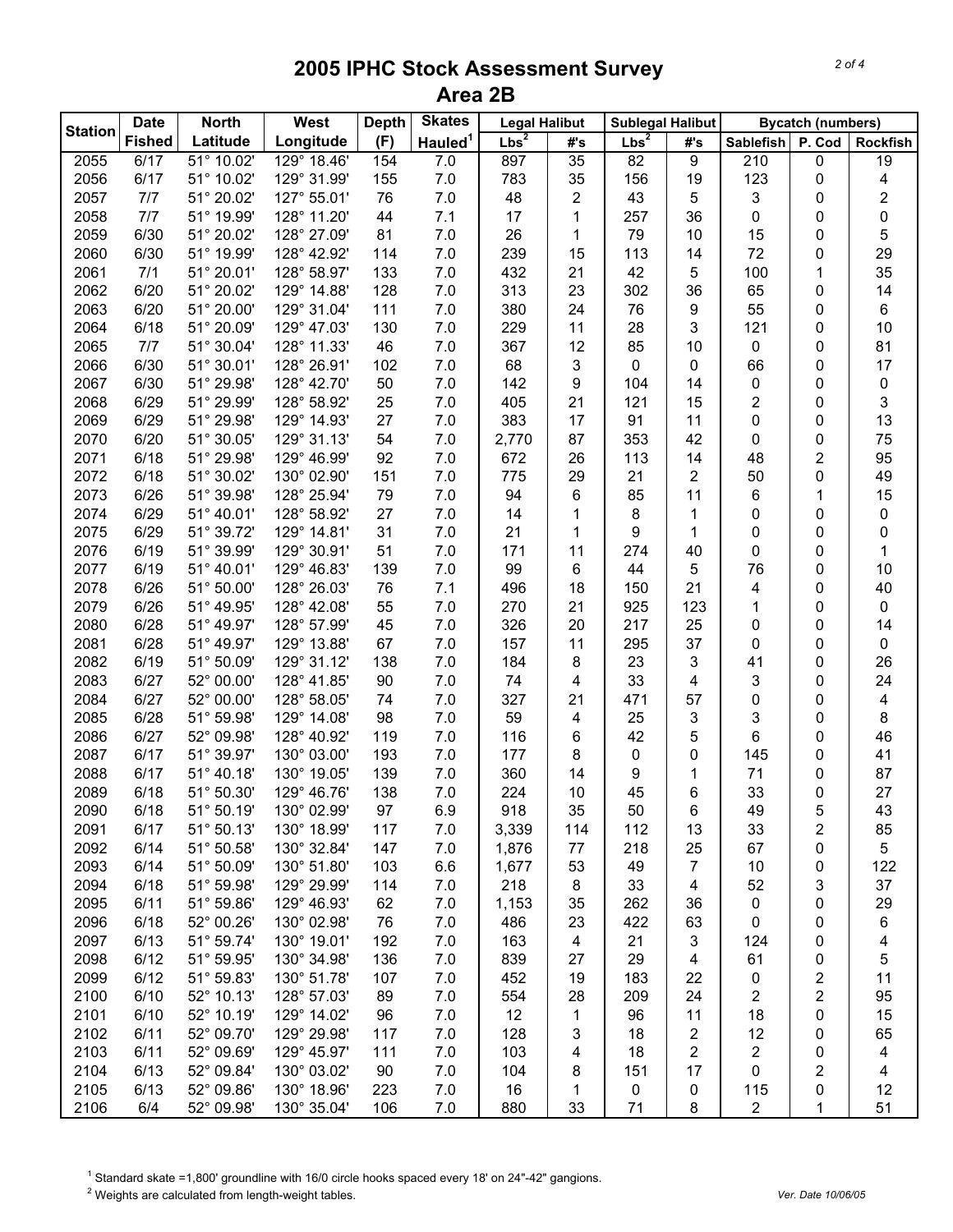| <b>Fished</b><br>Latitude<br>Longitude<br>(F)<br>Hauled <sup>1</sup><br>Lbs <sup>2</sup><br>Lbs <sup>2</sup><br>#'s<br>P. Cod<br>#'s<br><b>Sablefish</b><br><b>Rockfish</b><br>52° 10.34'<br>130° 52.02'<br>59<br>$\sqrt{2}$<br>2107<br>6/4<br>121<br>7.0<br>1,416<br>144<br>17<br>7<br>1<br>92<br>6/10<br>52° 19.98'<br>129° 13.01'<br>83<br>5<br>2108<br>7.0<br>948<br>52<br>420<br>53<br>0<br>2109<br>52° 19.94'<br>129° 30.00'<br>97<br>186<br>35<br>12<br>17<br>6/5<br>7.0<br>5<br>4<br>1<br>$\overline{2}$<br>129° 46.03'<br>115<br>46<br>133<br>92<br>2110<br>6/5<br>52° 19.87'<br>7.0<br>807<br>15<br>0<br>52° 20.02'<br>130° 03.10'<br>123<br>339<br>33<br>5<br>3<br>8<br>2111<br>6/9<br>7.0<br>12<br>1<br>52° 20.20'<br>130° 19.04'<br>192<br>1,893<br>10<br>39<br>2112<br>6/3<br>7.0<br>46<br>1<br>98<br>0<br>52° 20.14'<br>91<br>7.0<br>117<br>2<br>2113<br>6/3<br>130° 34.99'<br>965<br>36<br>15<br>0<br>1<br>52° 20.08'<br>130° 52.00'<br>79<br>556<br>305<br>35<br>4<br>2114<br>6/19<br>7.0<br>36<br>0<br>4<br>52° 30.09'<br>55<br>7<br>2115<br>6/5<br>129° 31.95'<br>7.0<br>119<br>7<br>76<br>10<br>0<br>0<br>52° 30.00'<br>129° 46.01'<br>98<br>7.0<br>37<br>44<br>2116<br>6/9<br>974<br>44<br>4<br>10<br>4<br>3<br>27<br>2117<br>6/9<br>52° 30.09'<br>130° 02.04'<br>148<br>7.0<br>305<br>10<br>21<br>28<br>0<br>324<br>33<br>26<br>2118<br>6/3<br>52° 29.99'<br>130° 18.95'<br>143<br>7.0<br>12<br>35<br>0<br>4<br>410<br>2119<br>6/19<br>52° 29.82'<br>130° 35.03'<br>67<br>7.0<br>1,225<br>46<br>75<br>54<br>1<br>1<br>59<br>331<br>11<br>2120<br>6/19<br>52° 30.03'<br>130° 52.00'<br>7.0<br>1,232<br>42<br>42<br>0<br>0<br>107<br>3<br>2121<br>6/2<br>52° 39.98'<br>129° 46.62'<br>7.0<br>233<br>9<br>10<br>$\overline{7}$<br>1<br>11<br>146<br>196<br>$\overline{2}$<br>2122<br>6/2<br>52° 40.01'<br>130° 01.39'<br>7.0<br>8<br>0<br>0<br>47<br>0<br>28<br>2123<br>226<br>8<br>3<br>6/20<br>52° 40.05'<br>130° 19.02'<br>121<br>7.0<br>46<br>6<br>14<br>25<br>82<br>1,074<br>122<br>6<br>2124<br>6/20<br>52° 39.84'<br>130° 35.02'<br>7.0<br>41<br>14<br>0<br>60<br>2125<br>130° 01.98'<br>140<br>7.0<br>3<br>26<br>3<br>6/2<br>52° 50.00'<br>102<br>50<br>0<br>2126<br>114<br>231<br>36<br>7<br>18<br>6/20<br>52° 50.15'<br>130° 18.95'<br>7.0<br>10<br>4<br>0<br>59<br>2127<br>53° 00.04'<br>124<br>300<br>27<br>5/31<br>129° 45.66'<br>7.0<br>9<br>64<br>0<br>4<br>12<br>2128<br>104<br>7.0<br>442<br>15<br>18<br>2<br>5/31<br>52° 59.98'<br>130° 01.96'<br>9<br>1<br>2129<br>131° 07.99'<br>48<br>1,500<br>184<br>22<br>17<br>7/21<br>52° 29.88'<br>7.0<br>73<br>0<br>0<br>2130<br>$7/21$<br>52° 30.07'<br>131° 25.00'<br>27<br>3<br>21<br>84<br>7.0<br>791<br>31<br>0<br>1<br>2131<br>$7/21$<br>52° 39.86'<br>130° 52.00'<br>51<br>396<br>259<br>34<br>$\pmb{0}$<br>7.0<br>20<br>0<br>0<br>2<br>2132<br>$7/21$<br>52° 39.83'<br>131° 08.00'<br>38<br>977<br>191<br>7.0<br>37<br>24<br>0<br>0<br>5<br>2133<br>52° 50.02'<br>130° 35.00'<br>60<br>245<br>303<br>7/20<br>7.0<br>14<br>41<br>0<br>0<br>2134<br>52° 50.14'<br>130° 52.00'<br>27<br>7.0<br>379<br>19<br>174<br>22<br>0<br>7/20<br>0<br>0<br>58<br>2135<br>52° 59.81'<br>130° 18.00'<br>113<br>7.0<br>119<br>60<br>7/20<br>4<br>0<br>0<br>0<br>2136<br>52° 59.73'<br>130° 35.00'<br>49<br>7.0<br>44<br>3<br>108<br>0<br>7/20<br>0<br>14<br>4<br>7<br>2137<br>53° 09.97'<br>130° 18.00'<br>83<br>7.0<br>576<br>29<br>158<br>19<br>41<br>7/19<br>4<br>2138<br>53° 10.01'<br>130° 35.00'<br>101<br>7.0<br>80<br>26<br>3<br>35<br>3<br>45<br>7/19<br>4<br>2139<br>53° 10.03'<br>130° 52.00'<br>58<br>7.0<br>146<br>174<br>22<br>12<br>$\boldsymbol{2}$<br>7/22<br>9<br>0<br>3<br>7/19<br>53° 19.98'<br>130° 18.00'<br>55<br>7.0<br>1,075<br>42<br>239<br>27<br>6<br>2140<br>0<br>31<br>42<br>7.0<br>5<br>218<br>28<br>2141<br>7/19<br>53° 19.87'<br>130° 35.00'<br>91<br>0<br>0<br>7.0<br>26<br>21<br>7/22<br>53° 19.89'<br>73<br>416<br>179<br>2142<br>130° 52.00'<br>9<br>4<br>5<br>583<br>28<br>16<br>2143<br>7/10<br>53° 19.85'<br>132° 49.00'<br>73<br>7.0<br>350<br>50<br>0<br>0<br>53° 20.12'<br>8<br>2144<br>7/10<br>133° 06.00'<br>129<br>7.0<br>1,639<br>51<br>48<br>5<br>19<br>0<br>53° 29.79'<br>50<br>2145<br>7/22<br>130° 51.98'<br>7.0<br>72<br>5<br>262<br>39<br>2<br>11<br>0<br>53° 30.07'<br>7.0<br>2146<br>7/10<br>133° 06.00'<br>202<br>495<br>15<br>0<br>59<br>0<br>191<br>0<br>53° 39.86'<br>130° 35.00'<br>19<br>7.0<br>380<br>112<br>2147<br>7/23<br>21<br>0<br>13<br>0<br>0<br>53° 39.75'<br>130° 52.00'<br>7.0<br>270<br>12<br>2148<br>7/23<br>26<br>229<br>31<br>0<br>0<br>0<br>53° 40.09'<br>133° 07.00'<br>78<br>636<br>31<br>2149<br>7/10<br>7.0<br>528<br>71<br>0<br>40<br>0<br>377<br>2150<br>53° 49.80'<br>130° 52.00'<br>23<br>3<br>7/23<br>47<br>7.0<br>322<br>43<br>17<br>0<br>47<br>54° 00.11'<br>133° 25.00'<br>2151<br>7/11<br>42<br>7.0<br>1,037<br>42<br>235<br>32<br>0<br>0<br>2152<br>54° 09.97'<br>130° 35.00'<br>7/24<br>56<br>7.0<br>71<br>5<br>126<br>15<br>15<br>0<br>0<br>2153<br>54° 10.09'<br>132° 00.00'<br>$\pmb{0}$<br>7/15<br>38<br>7.0<br>0<br>345<br>55<br>0<br>0<br>0<br>54° 09.96'<br>2<br>2154<br>7/13<br>132° 17.00'<br>49<br>7.0<br>96<br>7<br>287<br>44<br>0<br>0<br>54° 10.14'<br>4<br>2155<br>7/13<br>132° 34.00'<br>46<br>7.0<br>105<br>5<br>340<br>55<br>0<br>0<br>54° 10.09'<br>133° 09.00'<br>21<br>36<br>2156<br>7/12<br>39<br>7.0<br>717<br>29<br>155<br>0<br>0<br>54° 10.09'<br>133° 26.00'<br>130<br>2157<br>7/11<br>214<br>7.0<br>245<br>10<br>70<br>9<br>110<br>0 |                | <b>Date</b> | <b>North</b> | <b>West</b> | <b>Depth</b> | <b>Skates</b> | <b>Legal Halibut</b> |  | <b>Sublegal Halibut</b> |  |  | <b>Bycatch (numbers)</b> |  |
|--------------------------------------------------------------------------------------------------------------------------------------------------------------------------------------------------------------------------------------------------------------------------------------------------------------------------------------------------------------------------------------------------------------------------------------------------------------------------------------------------------------------------------------------------------------------------------------------------------------------------------------------------------------------------------------------------------------------------------------------------------------------------------------------------------------------------------------------------------------------------------------------------------------------------------------------------------------------------------------------------------------------------------------------------------------------------------------------------------------------------------------------------------------------------------------------------------------------------------------------------------------------------------------------------------------------------------------------------------------------------------------------------------------------------------------------------------------------------------------------------------------------------------------------------------------------------------------------------------------------------------------------------------------------------------------------------------------------------------------------------------------------------------------------------------------------------------------------------------------------------------------------------------------------------------------------------------------------------------------------------------------------------------------------------------------------------------------------------------------------------------------------------------------------------------------------------------------------------------------------------------------------------------------------------------------------------------------------------------------------------------------------------------------------------------------------------------------------------------------------------------------------------------------------------------------------------------------------------------------------------------------------------------------------------------------------------------------------------------------------------------------------------------------------------------------------------------------------------------------------------------------------------------------------------------------------------------------------------------------------------------------------------------------------------------------------------------------------------------------------------------------------------------------------------------------------------------------------------------------------------------------------------------------------------------------------------------------------------------------------------------------------------------------------------------------------------------------------------------------------------------------------------------------------------------------------------------------------------------------------------------------------------------------------------------------------------------------------------------------------------------------------------------------------------------------------------------------------------------------------------------------------------------------------------------------------------------------------------------------------------------------------------------------------------------------------------------------------------------------------------------------------------------------------------------------------------------------------------------------------------------------------------------------------------------------------------------------------------------------------------------------------------------------------------------------------------------------------------------------------------------------------------------------------------------------------------------------------------------------------------------------------------------------------------------------------------------------------------------------------------------------------------------------------------------------------------------------------------------------------------------------------------------------------------------------------------------------------------------------------------------------------------------------------------------------------------------------------------------------------------------------------------------------------------------------------------------------------------------------------------------------------------------------------------------------------------------------------------------------------------------------------------------------------------------------------------------------------------------------------------------------------------------|----------------|-------------|--------------|-------------|--------------|---------------|----------------------|--|-------------------------|--|--|--------------------------|--|
|                                                                                                                                                                                                                                                                                                                                                                                                                                                                                                                                                                                                                                                                                                                                                                                                                                                                                                                                                                                                                                                                                                                                                                                                                                                                                                                                                                                                                                                                                                                                                                                                                                                                                                                                                                                                                                                                                                                                                                                                                                                                                                                                                                                                                                                                                                                                                                                                                                                                                                                                                                                                                                                                                                                                                                                                                                                                                                                                                                                                                                                                                                                                                                                                                                                                                                                                                                                                                                                                                                                                                                                                                                                                                                                                                                                                                                                                                                                                                                                                                                                                                                                                                                                                                                                                                                                                                                                                                                                                                                                                                                                                                                                                                                                                                                                                                                                                                                                                                                                                                                                                                                                                                                                                                                                                                                                                                                                                                                                                                                                                | <b>Station</b> |             |              |             |              |               |                      |  |                         |  |  |                          |  |
|                                                                                                                                                                                                                                                                                                                                                                                                                                                                                                                                                                                                                                                                                                                                                                                                                                                                                                                                                                                                                                                                                                                                                                                                                                                                                                                                                                                                                                                                                                                                                                                                                                                                                                                                                                                                                                                                                                                                                                                                                                                                                                                                                                                                                                                                                                                                                                                                                                                                                                                                                                                                                                                                                                                                                                                                                                                                                                                                                                                                                                                                                                                                                                                                                                                                                                                                                                                                                                                                                                                                                                                                                                                                                                                                                                                                                                                                                                                                                                                                                                                                                                                                                                                                                                                                                                                                                                                                                                                                                                                                                                                                                                                                                                                                                                                                                                                                                                                                                                                                                                                                                                                                                                                                                                                                                                                                                                                                                                                                                                                                |                |             |              |             |              |               |                      |  |                         |  |  |                          |  |
|                                                                                                                                                                                                                                                                                                                                                                                                                                                                                                                                                                                                                                                                                                                                                                                                                                                                                                                                                                                                                                                                                                                                                                                                                                                                                                                                                                                                                                                                                                                                                                                                                                                                                                                                                                                                                                                                                                                                                                                                                                                                                                                                                                                                                                                                                                                                                                                                                                                                                                                                                                                                                                                                                                                                                                                                                                                                                                                                                                                                                                                                                                                                                                                                                                                                                                                                                                                                                                                                                                                                                                                                                                                                                                                                                                                                                                                                                                                                                                                                                                                                                                                                                                                                                                                                                                                                                                                                                                                                                                                                                                                                                                                                                                                                                                                                                                                                                                                                                                                                                                                                                                                                                                                                                                                                                                                                                                                                                                                                                                                                |                |             |              |             |              |               |                      |  |                         |  |  |                          |  |
|                                                                                                                                                                                                                                                                                                                                                                                                                                                                                                                                                                                                                                                                                                                                                                                                                                                                                                                                                                                                                                                                                                                                                                                                                                                                                                                                                                                                                                                                                                                                                                                                                                                                                                                                                                                                                                                                                                                                                                                                                                                                                                                                                                                                                                                                                                                                                                                                                                                                                                                                                                                                                                                                                                                                                                                                                                                                                                                                                                                                                                                                                                                                                                                                                                                                                                                                                                                                                                                                                                                                                                                                                                                                                                                                                                                                                                                                                                                                                                                                                                                                                                                                                                                                                                                                                                                                                                                                                                                                                                                                                                                                                                                                                                                                                                                                                                                                                                                                                                                                                                                                                                                                                                                                                                                                                                                                                                                                                                                                                                                                |                |             |              |             |              |               |                      |  |                         |  |  |                          |  |
|                                                                                                                                                                                                                                                                                                                                                                                                                                                                                                                                                                                                                                                                                                                                                                                                                                                                                                                                                                                                                                                                                                                                                                                                                                                                                                                                                                                                                                                                                                                                                                                                                                                                                                                                                                                                                                                                                                                                                                                                                                                                                                                                                                                                                                                                                                                                                                                                                                                                                                                                                                                                                                                                                                                                                                                                                                                                                                                                                                                                                                                                                                                                                                                                                                                                                                                                                                                                                                                                                                                                                                                                                                                                                                                                                                                                                                                                                                                                                                                                                                                                                                                                                                                                                                                                                                                                                                                                                                                                                                                                                                                                                                                                                                                                                                                                                                                                                                                                                                                                                                                                                                                                                                                                                                                                                                                                                                                                                                                                                                                                |                |             |              |             |              |               |                      |  |                         |  |  |                          |  |
|                                                                                                                                                                                                                                                                                                                                                                                                                                                                                                                                                                                                                                                                                                                                                                                                                                                                                                                                                                                                                                                                                                                                                                                                                                                                                                                                                                                                                                                                                                                                                                                                                                                                                                                                                                                                                                                                                                                                                                                                                                                                                                                                                                                                                                                                                                                                                                                                                                                                                                                                                                                                                                                                                                                                                                                                                                                                                                                                                                                                                                                                                                                                                                                                                                                                                                                                                                                                                                                                                                                                                                                                                                                                                                                                                                                                                                                                                                                                                                                                                                                                                                                                                                                                                                                                                                                                                                                                                                                                                                                                                                                                                                                                                                                                                                                                                                                                                                                                                                                                                                                                                                                                                                                                                                                                                                                                                                                                                                                                                                                                |                |             |              |             |              |               |                      |  |                         |  |  |                          |  |
|                                                                                                                                                                                                                                                                                                                                                                                                                                                                                                                                                                                                                                                                                                                                                                                                                                                                                                                                                                                                                                                                                                                                                                                                                                                                                                                                                                                                                                                                                                                                                                                                                                                                                                                                                                                                                                                                                                                                                                                                                                                                                                                                                                                                                                                                                                                                                                                                                                                                                                                                                                                                                                                                                                                                                                                                                                                                                                                                                                                                                                                                                                                                                                                                                                                                                                                                                                                                                                                                                                                                                                                                                                                                                                                                                                                                                                                                                                                                                                                                                                                                                                                                                                                                                                                                                                                                                                                                                                                                                                                                                                                                                                                                                                                                                                                                                                                                                                                                                                                                                                                                                                                                                                                                                                                                                                                                                                                                                                                                                                                                |                |             |              |             |              |               |                      |  |                         |  |  |                          |  |
|                                                                                                                                                                                                                                                                                                                                                                                                                                                                                                                                                                                                                                                                                                                                                                                                                                                                                                                                                                                                                                                                                                                                                                                                                                                                                                                                                                                                                                                                                                                                                                                                                                                                                                                                                                                                                                                                                                                                                                                                                                                                                                                                                                                                                                                                                                                                                                                                                                                                                                                                                                                                                                                                                                                                                                                                                                                                                                                                                                                                                                                                                                                                                                                                                                                                                                                                                                                                                                                                                                                                                                                                                                                                                                                                                                                                                                                                                                                                                                                                                                                                                                                                                                                                                                                                                                                                                                                                                                                                                                                                                                                                                                                                                                                                                                                                                                                                                                                                                                                                                                                                                                                                                                                                                                                                                                                                                                                                                                                                                                                                |                |             |              |             |              |               |                      |  |                         |  |  |                          |  |
|                                                                                                                                                                                                                                                                                                                                                                                                                                                                                                                                                                                                                                                                                                                                                                                                                                                                                                                                                                                                                                                                                                                                                                                                                                                                                                                                                                                                                                                                                                                                                                                                                                                                                                                                                                                                                                                                                                                                                                                                                                                                                                                                                                                                                                                                                                                                                                                                                                                                                                                                                                                                                                                                                                                                                                                                                                                                                                                                                                                                                                                                                                                                                                                                                                                                                                                                                                                                                                                                                                                                                                                                                                                                                                                                                                                                                                                                                                                                                                                                                                                                                                                                                                                                                                                                                                                                                                                                                                                                                                                                                                                                                                                                                                                                                                                                                                                                                                                                                                                                                                                                                                                                                                                                                                                                                                                                                                                                                                                                                                                                |                |             |              |             |              |               |                      |  |                         |  |  |                          |  |
|                                                                                                                                                                                                                                                                                                                                                                                                                                                                                                                                                                                                                                                                                                                                                                                                                                                                                                                                                                                                                                                                                                                                                                                                                                                                                                                                                                                                                                                                                                                                                                                                                                                                                                                                                                                                                                                                                                                                                                                                                                                                                                                                                                                                                                                                                                                                                                                                                                                                                                                                                                                                                                                                                                                                                                                                                                                                                                                                                                                                                                                                                                                                                                                                                                                                                                                                                                                                                                                                                                                                                                                                                                                                                                                                                                                                                                                                                                                                                                                                                                                                                                                                                                                                                                                                                                                                                                                                                                                                                                                                                                                                                                                                                                                                                                                                                                                                                                                                                                                                                                                                                                                                                                                                                                                                                                                                                                                                                                                                                                                                |                |             |              |             |              |               |                      |  |                         |  |  |                          |  |
|                                                                                                                                                                                                                                                                                                                                                                                                                                                                                                                                                                                                                                                                                                                                                                                                                                                                                                                                                                                                                                                                                                                                                                                                                                                                                                                                                                                                                                                                                                                                                                                                                                                                                                                                                                                                                                                                                                                                                                                                                                                                                                                                                                                                                                                                                                                                                                                                                                                                                                                                                                                                                                                                                                                                                                                                                                                                                                                                                                                                                                                                                                                                                                                                                                                                                                                                                                                                                                                                                                                                                                                                                                                                                                                                                                                                                                                                                                                                                                                                                                                                                                                                                                                                                                                                                                                                                                                                                                                                                                                                                                                                                                                                                                                                                                                                                                                                                                                                                                                                                                                                                                                                                                                                                                                                                                                                                                                                                                                                                                                                |                |             |              |             |              |               |                      |  |                         |  |  |                          |  |
|                                                                                                                                                                                                                                                                                                                                                                                                                                                                                                                                                                                                                                                                                                                                                                                                                                                                                                                                                                                                                                                                                                                                                                                                                                                                                                                                                                                                                                                                                                                                                                                                                                                                                                                                                                                                                                                                                                                                                                                                                                                                                                                                                                                                                                                                                                                                                                                                                                                                                                                                                                                                                                                                                                                                                                                                                                                                                                                                                                                                                                                                                                                                                                                                                                                                                                                                                                                                                                                                                                                                                                                                                                                                                                                                                                                                                                                                                                                                                                                                                                                                                                                                                                                                                                                                                                                                                                                                                                                                                                                                                                                                                                                                                                                                                                                                                                                                                                                                                                                                                                                                                                                                                                                                                                                                                                                                                                                                                                                                                                                                |                |             |              |             |              |               |                      |  |                         |  |  |                          |  |
|                                                                                                                                                                                                                                                                                                                                                                                                                                                                                                                                                                                                                                                                                                                                                                                                                                                                                                                                                                                                                                                                                                                                                                                                                                                                                                                                                                                                                                                                                                                                                                                                                                                                                                                                                                                                                                                                                                                                                                                                                                                                                                                                                                                                                                                                                                                                                                                                                                                                                                                                                                                                                                                                                                                                                                                                                                                                                                                                                                                                                                                                                                                                                                                                                                                                                                                                                                                                                                                                                                                                                                                                                                                                                                                                                                                                                                                                                                                                                                                                                                                                                                                                                                                                                                                                                                                                                                                                                                                                                                                                                                                                                                                                                                                                                                                                                                                                                                                                                                                                                                                                                                                                                                                                                                                                                                                                                                                                                                                                                                                                |                |             |              |             |              |               |                      |  |                         |  |  |                          |  |
|                                                                                                                                                                                                                                                                                                                                                                                                                                                                                                                                                                                                                                                                                                                                                                                                                                                                                                                                                                                                                                                                                                                                                                                                                                                                                                                                                                                                                                                                                                                                                                                                                                                                                                                                                                                                                                                                                                                                                                                                                                                                                                                                                                                                                                                                                                                                                                                                                                                                                                                                                                                                                                                                                                                                                                                                                                                                                                                                                                                                                                                                                                                                                                                                                                                                                                                                                                                                                                                                                                                                                                                                                                                                                                                                                                                                                                                                                                                                                                                                                                                                                                                                                                                                                                                                                                                                                                                                                                                                                                                                                                                                                                                                                                                                                                                                                                                                                                                                                                                                                                                                                                                                                                                                                                                                                                                                                                                                                                                                                                                                |                |             |              |             |              |               |                      |  |                         |  |  |                          |  |
|                                                                                                                                                                                                                                                                                                                                                                                                                                                                                                                                                                                                                                                                                                                                                                                                                                                                                                                                                                                                                                                                                                                                                                                                                                                                                                                                                                                                                                                                                                                                                                                                                                                                                                                                                                                                                                                                                                                                                                                                                                                                                                                                                                                                                                                                                                                                                                                                                                                                                                                                                                                                                                                                                                                                                                                                                                                                                                                                                                                                                                                                                                                                                                                                                                                                                                                                                                                                                                                                                                                                                                                                                                                                                                                                                                                                                                                                                                                                                                                                                                                                                                                                                                                                                                                                                                                                                                                                                                                                                                                                                                                                                                                                                                                                                                                                                                                                                                                                                                                                                                                                                                                                                                                                                                                                                                                                                                                                                                                                                                                                |                |             |              |             |              |               |                      |  |                         |  |  |                          |  |
|                                                                                                                                                                                                                                                                                                                                                                                                                                                                                                                                                                                                                                                                                                                                                                                                                                                                                                                                                                                                                                                                                                                                                                                                                                                                                                                                                                                                                                                                                                                                                                                                                                                                                                                                                                                                                                                                                                                                                                                                                                                                                                                                                                                                                                                                                                                                                                                                                                                                                                                                                                                                                                                                                                                                                                                                                                                                                                                                                                                                                                                                                                                                                                                                                                                                                                                                                                                                                                                                                                                                                                                                                                                                                                                                                                                                                                                                                                                                                                                                                                                                                                                                                                                                                                                                                                                                                                                                                                                                                                                                                                                                                                                                                                                                                                                                                                                                                                                                                                                                                                                                                                                                                                                                                                                                                                                                                                                                                                                                                                                                |                |             |              |             |              |               |                      |  |                         |  |  |                          |  |
|                                                                                                                                                                                                                                                                                                                                                                                                                                                                                                                                                                                                                                                                                                                                                                                                                                                                                                                                                                                                                                                                                                                                                                                                                                                                                                                                                                                                                                                                                                                                                                                                                                                                                                                                                                                                                                                                                                                                                                                                                                                                                                                                                                                                                                                                                                                                                                                                                                                                                                                                                                                                                                                                                                                                                                                                                                                                                                                                                                                                                                                                                                                                                                                                                                                                                                                                                                                                                                                                                                                                                                                                                                                                                                                                                                                                                                                                                                                                                                                                                                                                                                                                                                                                                                                                                                                                                                                                                                                                                                                                                                                                                                                                                                                                                                                                                                                                                                                                                                                                                                                                                                                                                                                                                                                                                                                                                                                                                                                                                                                                |                |             |              |             |              |               |                      |  |                         |  |  |                          |  |
|                                                                                                                                                                                                                                                                                                                                                                                                                                                                                                                                                                                                                                                                                                                                                                                                                                                                                                                                                                                                                                                                                                                                                                                                                                                                                                                                                                                                                                                                                                                                                                                                                                                                                                                                                                                                                                                                                                                                                                                                                                                                                                                                                                                                                                                                                                                                                                                                                                                                                                                                                                                                                                                                                                                                                                                                                                                                                                                                                                                                                                                                                                                                                                                                                                                                                                                                                                                                                                                                                                                                                                                                                                                                                                                                                                                                                                                                                                                                                                                                                                                                                                                                                                                                                                                                                                                                                                                                                                                                                                                                                                                                                                                                                                                                                                                                                                                                                                                                                                                                                                                                                                                                                                                                                                                                                                                                                                                                                                                                                                                                |                |             |              |             |              |               |                      |  |                         |  |  |                          |  |
|                                                                                                                                                                                                                                                                                                                                                                                                                                                                                                                                                                                                                                                                                                                                                                                                                                                                                                                                                                                                                                                                                                                                                                                                                                                                                                                                                                                                                                                                                                                                                                                                                                                                                                                                                                                                                                                                                                                                                                                                                                                                                                                                                                                                                                                                                                                                                                                                                                                                                                                                                                                                                                                                                                                                                                                                                                                                                                                                                                                                                                                                                                                                                                                                                                                                                                                                                                                                                                                                                                                                                                                                                                                                                                                                                                                                                                                                                                                                                                                                                                                                                                                                                                                                                                                                                                                                                                                                                                                                                                                                                                                                                                                                                                                                                                                                                                                                                                                                                                                                                                                                                                                                                                                                                                                                                                                                                                                                                                                                                                                                |                |             |              |             |              |               |                      |  |                         |  |  |                          |  |
|                                                                                                                                                                                                                                                                                                                                                                                                                                                                                                                                                                                                                                                                                                                                                                                                                                                                                                                                                                                                                                                                                                                                                                                                                                                                                                                                                                                                                                                                                                                                                                                                                                                                                                                                                                                                                                                                                                                                                                                                                                                                                                                                                                                                                                                                                                                                                                                                                                                                                                                                                                                                                                                                                                                                                                                                                                                                                                                                                                                                                                                                                                                                                                                                                                                                                                                                                                                                                                                                                                                                                                                                                                                                                                                                                                                                                                                                                                                                                                                                                                                                                                                                                                                                                                                                                                                                                                                                                                                                                                                                                                                                                                                                                                                                                                                                                                                                                                                                                                                                                                                                                                                                                                                                                                                                                                                                                                                                                                                                                                                                |                |             |              |             |              |               |                      |  |                         |  |  |                          |  |
|                                                                                                                                                                                                                                                                                                                                                                                                                                                                                                                                                                                                                                                                                                                                                                                                                                                                                                                                                                                                                                                                                                                                                                                                                                                                                                                                                                                                                                                                                                                                                                                                                                                                                                                                                                                                                                                                                                                                                                                                                                                                                                                                                                                                                                                                                                                                                                                                                                                                                                                                                                                                                                                                                                                                                                                                                                                                                                                                                                                                                                                                                                                                                                                                                                                                                                                                                                                                                                                                                                                                                                                                                                                                                                                                                                                                                                                                                                                                                                                                                                                                                                                                                                                                                                                                                                                                                                                                                                                                                                                                                                                                                                                                                                                                                                                                                                                                                                                                                                                                                                                                                                                                                                                                                                                                                                                                                                                                                                                                                                                                |                |             |              |             |              |               |                      |  |                         |  |  |                          |  |
|                                                                                                                                                                                                                                                                                                                                                                                                                                                                                                                                                                                                                                                                                                                                                                                                                                                                                                                                                                                                                                                                                                                                                                                                                                                                                                                                                                                                                                                                                                                                                                                                                                                                                                                                                                                                                                                                                                                                                                                                                                                                                                                                                                                                                                                                                                                                                                                                                                                                                                                                                                                                                                                                                                                                                                                                                                                                                                                                                                                                                                                                                                                                                                                                                                                                                                                                                                                                                                                                                                                                                                                                                                                                                                                                                                                                                                                                                                                                                                                                                                                                                                                                                                                                                                                                                                                                                                                                                                                                                                                                                                                                                                                                                                                                                                                                                                                                                                                                                                                                                                                                                                                                                                                                                                                                                                                                                                                                                                                                                                                                |                |             |              |             |              |               |                      |  |                         |  |  |                          |  |
|                                                                                                                                                                                                                                                                                                                                                                                                                                                                                                                                                                                                                                                                                                                                                                                                                                                                                                                                                                                                                                                                                                                                                                                                                                                                                                                                                                                                                                                                                                                                                                                                                                                                                                                                                                                                                                                                                                                                                                                                                                                                                                                                                                                                                                                                                                                                                                                                                                                                                                                                                                                                                                                                                                                                                                                                                                                                                                                                                                                                                                                                                                                                                                                                                                                                                                                                                                                                                                                                                                                                                                                                                                                                                                                                                                                                                                                                                                                                                                                                                                                                                                                                                                                                                                                                                                                                                                                                                                                                                                                                                                                                                                                                                                                                                                                                                                                                                                                                                                                                                                                                                                                                                                                                                                                                                                                                                                                                                                                                                                                                |                |             |              |             |              |               |                      |  |                         |  |  |                          |  |
|                                                                                                                                                                                                                                                                                                                                                                                                                                                                                                                                                                                                                                                                                                                                                                                                                                                                                                                                                                                                                                                                                                                                                                                                                                                                                                                                                                                                                                                                                                                                                                                                                                                                                                                                                                                                                                                                                                                                                                                                                                                                                                                                                                                                                                                                                                                                                                                                                                                                                                                                                                                                                                                                                                                                                                                                                                                                                                                                                                                                                                                                                                                                                                                                                                                                                                                                                                                                                                                                                                                                                                                                                                                                                                                                                                                                                                                                                                                                                                                                                                                                                                                                                                                                                                                                                                                                                                                                                                                                                                                                                                                                                                                                                                                                                                                                                                                                                                                                                                                                                                                                                                                                                                                                                                                                                                                                                                                                                                                                                                                                |                |             |              |             |              |               |                      |  |                         |  |  |                          |  |
|                                                                                                                                                                                                                                                                                                                                                                                                                                                                                                                                                                                                                                                                                                                                                                                                                                                                                                                                                                                                                                                                                                                                                                                                                                                                                                                                                                                                                                                                                                                                                                                                                                                                                                                                                                                                                                                                                                                                                                                                                                                                                                                                                                                                                                                                                                                                                                                                                                                                                                                                                                                                                                                                                                                                                                                                                                                                                                                                                                                                                                                                                                                                                                                                                                                                                                                                                                                                                                                                                                                                                                                                                                                                                                                                                                                                                                                                                                                                                                                                                                                                                                                                                                                                                                                                                                                                                                                                                                                                                                                                                                                                                                                                                                                                                                                                                                                                                                                                                                                                                                                                                                                                                                                                                                                                                                                                                                                                                                                                                                                                |                |             |              |             |              |               |                      |  |                         |  |  |                          |  |
|                                                                                                                                                                                                                                                                                                                                                                                                                                                                                                                                                                                                                                                                                                                                                                                                                                                                                                                                                                                                                                                                                                                                                                                                                                                                                                                                                                                                                                                                                                                                                                                                                                                                                                                                                                                                                                                                                                                                                                                                                                                                                                                                                                                                                                                                                                                                                                                                                                                                                                                                                                                                                                                                                                                                                                                                                                                                                                                                                                                                                                                                                                                                                                                                                                                                                                                                                                                                                                                                                                                                                                                                                                                                                                                                                                                                                                                                                                                                                                                                                                                                                                                                                                                                                                                                                                                                                                                                                                                                                                                                                                                                                                                                                                                                                                                                                                                                                                                                                                                                                                                                                                                                                                                                                                                                                                                                                                                                                                                                                                                                |                |             |              |             |              |               |                      |  |                         |  |  |                          |  |
|                                                                                                                                                                                                                                                                                                                                                                                                                                                                                                                                                                                                                                                                                                                                                                                                                                                                                                                                                                                                                                                                                                                                                                                                                                                                                                                                                                                                                                                                                                                                                                                                                                                                                                                                                                                                                                                                                                                                                                                                                                                                                                                                                                                                                                                                                                                                                                                                                                                                                                                                                                                                                                                                                                                                                                                                                                                                                                                                                                                                                                                                                                                                                                                                                                                                                                                                                                                                                                                                                                                                                                                                                                                                                                                                                                                                                                                                                                                                                                                                                                                                                                                                                                                                                                                                                                                                                                                                                                                                                                                                                                                                                                                                                                                                                                                                                                                                                                                                                                                                                                                                                                                                                                                                                                                                                                                                                                                                                                                                                                                                |                |             |              |             |              |               |                      |  |                         |  |  |                          |  |
|                                                                                                                                                                                                                                                                                                                                                                                                                                                                                                                                                                                                                                                                                                                                                                                                                                                                                                                                                                                                                                                                                                                                                                                                                                                                                                                                                                                                                                                                                                                                                                                                                                                                                                                                                                                                                                                                                                                                                                                                                                                                                                                                                                                                                                                                                                                                                                                                                                                                                                                                                                                                                                                                                                                                                                                                                                                                                                                                                                                                                                                                                                                                                                                                                                                                                                                                                                                                                                                                                                                                                                                                                                                                                                                                                                                                                                                                                                                                                                                                                                                                                                                                                                                                                                                                                                                                                                                                                                                                                                                                                                                                                                                                                                                                                                                                                                                                                                                                                                                                                                                                                                                                                                                                                                                                                                                                                                                                                                                                                                                                |                |             |              |             |              |               |                      |  |                         |  |  |                          |  |
|                                                                                                                                                                                                                                                                                                                                                                                                                                                                                                                                                                                                                                                                                                                                                                                                                                                                                                                                                                                                                                                                                                                                                                                                                                                                                                                                                                                                                                                                                                                                                                                                                                                                                                                                                                                                                                                                                                                                                                                                                                                                                                                                                                                                                                                                                                                                                                                                                                                                                                                                                                                                                                                                                                                                                                                                                                                                                                                                                                                                                                                                                                                                                                                                                                                                                                                                                                                                                                                                                                                                                                                                                                                                                                                                                                                                                                                                                                                                                                                                                                                                                                                                                                                                                                                                                                                                                                                                                                                                                                                                                                                                                                                                                                                                                                                                                                                                                                                                                                                                                                                                                                                                                                                                                                                                                                                                                                                                                                                                                                                                |                |             |              |             |              |               |                      |  |                         |  |  |                          |  |
|                                                                                                                                                                                                                                                                                                                                                                                                                                                                                                                                                                                                                                                                                                                                                                                                                                                                                                                                                                                                                                                                                                                                                                                                                                                                                                                                                                                                                                                                                                                                                                                                                                                                                                                                                                                                                                                                                                                                                                                                                                                                                                                                                                                                                                                                                                                                                                                                                                                                                                                                                                                                                                                                                                                                                                                                                                                                                                                                                                                                                                                                                                                                                                                                                                                                                                                                                                                                                                                                                                                                                                                                                                                                                                                                                                                                                                                                                                                                                                                                                                                                                                                                                                                                                                                                                                                                                                                                                                                                                                                                                                                                                                                                                                                                                                                                                                                                                                                                                                                                                                                                                                                                                                                                                                                                                                                                                                                                                                                                                                                                |                |             |              |             |              |               |                      |  |                         |  |  |                          |  |
|                                                                                                                                                                                                                                                                                                                                                                                                                                                                                                                                                                                                                                                                                                                                                                                                                                                                                                                                                                                                                                                                                                                                                                                                                                                                                                                                                                                                                                                                                                                                                                                                                                                                                                                                                                                                                                                                                                                                                                                                                                                                                                                                                                                                                                                                                                                                                                                                                                                                                                                                                                                                                                                                                                                                                                                                                                                                                                                                                                                                                                                                                                                                                                                                                                                                                                                                                                                                                                                                                                                                                                                                                                                                                                                                                                                                                                                                                                                                                                                                                                                                                                                                                                                                                                                                                                                                                                                                                                                                                                                                                                                                                                                                                                                                                                                                                                                                                                                                                                                                                                                                                                                                                                                                                                                                                                                                                                                                                                                                                                                                |                |             |              |             |              |               |                      |  |                         |  |  |                          |  |
|                                                                                                                                                                                                                                                                                                                                                                                                                                                                                                                                                                                                                                                                                                                                                                                                                                                                                                                                                                                                                                                                                                                                                                                                                                                                                                                                                                                                                                                                                                                                                                                                                                                                                                                                                                                                                                                                                                                                                                                                                                                                                                                                                                                                                                                                                                                                                                                                                                                                                                                                                                                                                                                                                                                                                                                                                                                                                                                                                                                                                                                                                                                                                                                                                                                                                                                                                                                                                                                                                                                                                                                                                                                                                                                                                                                                                                                                                                                                                                                                                                                                                                                                                                                                                                                                                                                                                                                                                                                                                                                                                                                                                                                                                                                                                                                                                                                                                                                                                                                                                                                                                                                                                                                                                                                                                                                                                                                                                                                                                                                                |                |             |              |             |              |               |                      |  |                         |  |  |                          |  |
|                                                                                                                                                                                                                                                                                                                                                                                                                                                                                                                                                                                                                                                                                                                                                                                                                                                                                                                                                                                                                                                                                                                                                                                                                                                                                                                                                                                                                                                                                                                                                                                                                                                                                                                                                                                                                                                                                                                                                                                                                                                                                                                                                                                                                                                                                                                                                                                                                                                                                                                                                                                                                                                                                                                                                                                                                                                                                                                                                                                                                                                                                                                                                                                                                                                                                                                                                                                                                                                                                                                                                                                                                                                                                                                                                                                                                                                                                                                                                                                                                                                                                                                                                                                                                                                                                                                                                                                                                                                                                                                                                                                                                                                                                                                                                                                                                                                                                                                                                                                                                                                                                                                                                                                                                                                                                                                                                                                                                                                                                                                                |                |             |              |             |              |               |                      |  |                         |  |  |                          |  |
|                                                                                                                                                                                                                                                                                                                                                                                                                                                                                                                                                                                                                                                                                                                                                                                                                                                                                                                                                                                                                                                                                                                                                                                                                                                                                                                                                                                                                                                                                                                                                                                                                                                                                                                                                                                                                                                                                                                                                                                                                                                                                                                                                                                                                                                                                                                                                                                                                                                                                                                                                                                                                                                                                                                                                                                                                                                                                                                                                                                                                                                                                                                                                                                                                                                                                                                                                                                                                                                                                                                                                                                                                                                                                                                                                                                                                                                                                                                                                                                                                                                                                                                                                                                                                                                                                                                                                                                                                                                                                                                                                                                                                                                                                                                                                                                                                                                                                                                                                                                                                                                                                                                                                                                                                                                                                                                                                                                                                                                                                                                                |                |             |              |             |              |               |                      |  |                         |  |  |                          |  |
|                                                                                                                                                                                                                                                                                                                                                                                                                                                                                                                                                                                                                                                                                                                                                                                                                                                                                                                                                                                                                                                                                                                                                                                                                                                                                                                                                                                                                                                                                                                                                                                                                                                                                                                                                                                                                                                                                                                                                                                                                                                                                                                                                                                                                                                                                                                                                                                                                                                                                                                                                                                                                                                                                                                                                                                                                                                                                                                                                                                                                                                                                                                                                                                                                                                                                                                                                                                                                                                                                                                                                                                                                                                                                                                                                                                                                                                                                                                                                                                                                                                                                                                                                                                                                                                                                                                                                                                                                                                                                                                                                                                                                                                                                                                                                                                                                                                                                                                                                                                                                                                                                                                                                                                                                                                                                                                                                                                                                                                                                                                                |                |             |              |             |              |               |                      |  |                         |  |  |                          |  |
|                                                                                                                                                                                                                                                                                                                                                                                                                                                                                                                                                                                                                                                                                                                                                                                                                                                                                                                                                                                                                                                                                                                                                                                                                                                                                                                                                                                                                                                                                                                                                                                                                                                                                                                                                                                                                                                                                                                                                                                                                                                                                                                                                                                                                                                                                                                                                                                                                                                                                                                                                                                                                                                                                                                                                                                                                                                                                                                                                                                                                                                                                                                                                                                                                                                                                                                                                                                                                                                                                                                                                                                                                                                                                                                                                                                                                                                                                                                                                                                                                                                                                                                                                                                                                                                                                                                                                                                                                                                                                                                                                                                                                                                                                                                                                                                                                                                                                                                                                                                                                                                                                                                                                                                                                                                                                                                                                                                                                                                                                                                                |                |             |              |             |              |               |                      |  |                         |  |  |                          |  |
|                                                                                                                                                                                                                                                                                                                                                                                                                                                                                                                                                                                                                                                                                                                                                                                                                                                                                                                                                                                                                                                                                                                                                                                                                                                                                                                                                                                                                                                                                                                                                                                                                                                                                                                                                                                                                                                                                                                                                                                                                                                                                                                                                                                                                                                                                                                                                                                                                                                                                                                                                                                                                                                                                                                                                                                                                                                                                                                                                                                                                                                                                                                                                                                                                                                                                                                                                                                                                                                                                                                                                                                                                                                                                                                                                                                                                                                                                                                                                                                                                                                                                                                                                                                                                                                                                                                                                                                                                                                                                                                                                                                                                                                                                                                                                                                                                                                                                                                                                                                                                                                                                                                                                                                                                                                                                                                                                                                                                                                                                                                                |                |             |              |             |              |               |                      |  |                         |  |  |                          |  |
|                                                                                                                                                                                                                                                                                                                                                                                                                                                                                                                                                                                                                                                                                                                                                                                                                                                                                                                                                                                                                                                                                                                                                                                                                                                                                                                                                                                                                                                                                                                                                                                                                                                                                                                                                                                                                                                                                                                                                                                                                                                                                                                                                                                                                                                                                                                                                                                                                                                                                                                                                                                                                                                                                                                                                                                                                                                                                                                                                                                                                                                                                                                                                                                                                                                                                                                                                                                                                                                                                                                                                                                                                                                                                                                                                                                                                                                                                                                                                                                                                                                                                                                                                                                                                                                                                                                                                                                                                                                                                                                                                                                                                                                                                                                                                                                                                                                                                                                                                                                                                                                                                                                                                                                                                                                                                                                                                                                                                                                                                                                                |                |             |              |             |              |               |                      |  |                         |  |  |                          |  |
|                                                                                                                                                                                                                                                                                                                                                                                                                                                                                                                                                                                                                                                                                                                                                                                                                                                                                                                                                                                                                                                                                                                                                                                                                                                                                                                                                                                                                                                                                                                                                                                                                                                                                                                                                                                                                                                                                                                                                                                                                                                                                                                                                                                                                                                                                                                                                                                                                                                                                                                                                                                                                                                                                                                                                                                                                                                                                                                                                                                                                                                                                                                                                                                                                                                                                                                                                                                                                                                                                                                                                                                                                                                                                                                                                                                                                                                                                                                                                                                                                                                                                                                                                                                                                                                                                                                                                                                                                                                                                                                                                                                                                                                                                                                                                                                                                                                                                                                                                                                                                                                                                                                                                                                                                                                                                                                                                                                                                                                                                                                                |                |             |              |             |              |               |                      |  |                         |  |  |                          |  |
|                                                                                                                                                                                                                                                                                                                                                                                                                                                                                                                                                                                                                                                                                                                                                                                                                                                                                                                                                                                                                                                                                                                                                                                                                                                                                                                                                                                                                                                                                                                                                                                                                                                                                                                                                                                                                                                                                                                                                                                                                                                                                                                                                                                                                                                                                                                                                                                                                                                                                                                                                                                                                                                                                                                                                                                                                                                                                                                                                                                                                                                                                                                                                                                                                                                                                                                                                                                                                                                                                                                                                                                                                                                                                                                                                                                                                                                                                                                                                                                                                                                                                                                                                                                                                                                                                                                                                                                                                                                                                                                                                                                                                                                                                                                                                                                                                                                                                                                                                                                                                                                                                                                                                                                                                                                                                                                                                                                                                                                                                                                                |                |             |              |             |              |               |                      |  |                         |  |  |                          |  |
|                                                                                                                                                                                                                                                                                                                                                                                                                                                                                                                                                                                                                                                                                                                                                                                                                                                                                                                                                                                                                                                                                                                                                                                                                                                                                                                                                                                                                                                                                                                                                                                                                                                                                                                                                                                                                                                                                                                                                                                                                                                                                                                                                                                                                                                                                                                                                                                                                                                                                                                                                                                                                                                                                                                                                                                                                                                                                                                                                                                                                                                                                                                                                                                                                                                                                                                                                                                                                                                                                                                                                                                                                                                                                                                                                                                                                                                                                                                                                                                                                                                                                                                                                                                                                                                                                                                                                                                                                                                                                                                                                                                                                                                                                                                                                                                                                                                                                                                                                                                                                                                                                                                                                                                                                                                                                                                                                                                                                                                                                                                                |                |             |              |             |              |               |                      |  |                         |  |  |                          |  |
|                                                                                                                                                                                                                                                                                                                                                                                                                                                                                                                                                                                                                                                                                                                                                                                                                                                                                                                                                                                                                                                                                                                                                                                                                                                                                                                                                                                                                                                                                                                                                                                                                                                                                                                                                                                                                                                                                                                                                                                                                                                                                                                                                                                                                                                                                                                                                                                                                                                                                                                                                                                                                                                                                                                                                                                                                                                                                                                                                                                                                                                                                                                                                                                                                                                                                                                                                                                                                                                                                                                                                                                                                                                                                                                                                                                                                                                                                                                                                                                                                                                                                                                                                                                                                                                                                                                                                                                                                                                                                                                                                                                                                                                                                                                                                                                                                                                                                                                                                                                                                                                                                                                                                                                                                                                                                                                                                                                                                                                                                                                                |                |             |              |             |              |               |                      |  |                         |  |  |                          |  |
|                                                                                                                                                                                                                                                                                                                                                                                                                                                                                                                                                                                                                                                                                                                                                                                                                                                                                                                                                                                                                                                                                                                                                                                                                                                                                                                                                                                                                                                                                                                                                                                                                                                                                                                                                                                                                                                                                                                                                                                                                                                                                                                                                                                                                                                                                                                                                                                                                                                                                                                                                                                                                                                                                                                                                                                                                                                                                                                                                                                                                                                                                                                                                                                                                                                                                                                                                                                                                                                                                                                                                                                                                                                                                                                                                                                                                                                                                                                                                                                                                                                                                                                                                                                                                                                                                                                                                                                                                                                                                                                                                                                                                                                                                                                                                                                                                                                                                                                                                                                                                                                                                                                                                                                                                                                                                                                                                                                                                                                                                                                                |                |             |              |             |              |               |                      |  |                         |  |  |                          |  |
|                                                                                                                                                                                                                                                                                                                                                                                                                                                                                                                                                                                                                                                                                                                                                                                                                                                                                                                                                                                                                                                                                                                                                                                                                                                                                                                                                                                                                                                                                                                                                                                                                                                                                                                                                                                                                                                                                                                                                                                                                                                                                                                                                                                                                                                                                                                                                                                                                                                                                                                                                                                                                                                                                                                                                                                                                                                                                                                                                                                                                                                                                                                                                                                                                                                                                                                                                                                                                                                                                                                                                                                                                                                                                                                                                                                                                                                                                                                                                                                                                                                                                                                                                                                                                                                                                                                                                                                                                                                                                                                                                                                                                                                                                                                                                                                                                                                                                                                                                                                                                                                                                                                                                                                                                                                                                                                                                                                                                                                                                                                                |                |             |              |             |              |               |                      |  |                         |  |  |                          |  |
|                                                                                                                                                                                                                                                                                                                                                                                                                                                                                                                                                                                                                                                                                                                                                                                                                                                                                                                                                                                                                                                                                                                                                                                                                                                                                                                                                                                                                                                                                                                                                                                                                                                                                                                                                                                                                                                                                                                                                                                                                                                                                                                                                                                                                                                                                                                                                                                                                                                                                                                                                                                                                                                                                                                                                                                                                                                                                                                                                                                                                                                                                                                                                                                                                                                                                                                                                                                                                                                                                                                                                                                                                                                                                                                                                                                                                                                                                                                                                                                                                                                                                                                                                                                                                                                                                                                                                                                                                                                                                                                                                                                                                                                                                                                                                                                                                                                                                                                                                                                                                                                                                                                                                                                                                                                                                                                                                                                                                                                                                                                                |                |             |              |             |              |               |                      |  |                         |  |  |                          |  |
|                                                                                                                                                                                                                                                                                                                                                                                                                                                                                                                                                                                                                                                                                                                                                                                                                                                                                                                                                                                                                                                                                                                                                                                                                                                                                                                                                                                                                                                                                                                                                                                                                                                                                                                                                                                                                                                                                                                                                                                                                                                                                                                                                                                                                                                                                                                                                                                                                                                                                                                                                                                                                                                                                                                                                                                                                                                                                                                                                                                                                                                                                                                                                                                                                                                                                                                                                                                                                                                                                                                                                                                                                                                                                                                                                                                                                                                                                                                                                                                                                                                                                                                                                                                                                                                                                                                                                                                                                                                                                                                                                                                                                                                                                                                                                                                                                                                                                                                                                                                                                                                                                                                                                                                                                                                                                                                                                                                                                                                                                                                                |                |             |              |             |              |               |                      |  |                         |  |  |                          |  |
|                                                                                                                                                                                                                                                                                                                                                                                                                                                                                                                                                                                                                                                                                                                                                                                                                                                                                                                                                                                                                                                                                                                                                                                                                                                                                                                                                                                                                                                                                                                                                                                                                                                                                                                                                                                                                                                                                                                                                                                                                                                                                                                                                                                                                                                                                                                                                                                                                                                                                                                                                                                                                                                                                                                                                                                                                                                                                                                                                                                                                                                                                                                                                                                                                                                                                                                                                                                                                                                                                                                                                                                                                                                                                                                                                                                                                                                                                                                                                                                                                                                                                                                                                                                                                                                                                                                                                                                                                                                                                                                                                                                                                                                                                                                                                                                                                                                                                                                                                                                                                                                                                                                                                                                                                                                                                                                                                                                                                                                                                                                                |                |             |              |             |              |               |                      |  |                         |  |  |                          |  |
|                                                                                                                                                                                                                                                                                                                                                                                                                                                                                                                                                                                                                                                                                                                                                                                                                                                                                                                                                                                                                                                                                                                                                                                                                                                                                                                                                                                                                                                                                                                                                                                                                                                                                                                                                                                                                                                                                                                                                                                                                                                                                                                                                                                                                                                                                                                                                                                                                                                                                                                                                                                                                                                                                                                                                                                                                                                                                                                                                                                                                                                                                                                                                                                                                                                                                                                                                                                                                                                                                                                                                                                                                                                                                                                                                                                                                                                                                                                                                                                                                                                                                                                                                                                                                                                                                                                                                                                                                                                                                                                                                                                                                                                                                                                                                                                                                                                                                                                                                                                                                                                                                                                                                                                                                                                                                                                                                                                                                                                                                                                                |                |             |              |             |              |               |                      |  |                         |  |  |                          |  |
|                                                                                                                                                                                                                                                                                                                                                                                                                                                                                                                                                                                                                                                                                                                                                                                                                                                                                                                                                                                                                                                                                                                                                                                                                                                                                                                                                                                                                                                                                                                                                                                                                                                                                                                                                                                                                                                                                                                                                                                                                                                                                                                                                                                                                                                                                                                                                                                                                                                                                                                                                                                                                                                                                                                                                                                                                                                                                                                                                                                                                                                                                                                                                                                                                                                                                                                                                                                                                                                                                                                                                                                                                                                                                                                                                                                                                                                                                                                                                                                                                                                                                                                                                                                                                                                                                                                                                                                                                                                                                                                                                                                                                                                                                                                                                                                                                                                                                                                                                                                                                                                                                                                                                                                                                                                                                                                                                                                                                                                                                                                                |                |             |              |             |              |               |                      |  |                         |  |  |                          |  |
|                                                                                                                                                                                                                                                                                                                                                                                                                                                                                                                                                                                                                                                                                                                                                                                                                                                                                                                                                                                                                                                                                                                                                                                                                                                                                                                                                                                                                                                                                                                                                                                                                                                                                                                                                                                                                                                                                                                                                                                                                                                                                                                                                                                                                                                                                                                                                                                                                                                                                                                                                                                                                                                                                                                                                                                                                                                                                                                                                                                                                                                                                                                                                                                                                                                                                                                                                                                                                                                                                                                                                                                                                                                                                                                                                                                                                                                                                                                                                                                                                                                                                                                                                                                                                                                                                                                                                                                                                                                                                                                                                                                                                                                                                                                                                                                                                                                                                                                                                                                                                                                                                                                                                                                                                                                                                                                                                                                                                                                                                                                                |                |             |              |             |              |               |                      |  |                         |  |  |                          |  |
|                                                                                                                                                                                                                                                                                                                                                                                                                                                                                                                                                                                                                                                                                                                                                                                                                                                                                                                                                                                                                                                                                                                                                                                                                                                                                                                                                                                                                                                                                                                                                                                                                                                                                                                                                                                                                                                                                                                                                                                                                                                                                                                                                                                                                                                                                                                                                                                                                                                                                                                                                                                                                                                                                                                                                                                                                                                                                                                                                                                                                                                                                                                                                                                                                                                                                                                                                                                                                                                                                                                                                                                                                                                                                                                                                                                                                                                                                                                                                                                                                                                                                                                                                                                                                                                                                                                                                                                                                                                                                                                                                                                                                                                                                                                                                                                                                                                                                                                                                                                                                                                                                                                                                                                                                                                                                                                                                                                                                                                                                                                                |                |             |              |             |              |               |                      |  |                         |  |  |                          |  |
| 54° 20.05'<br>130° 35.00'<br>52<br>216<br>12<br>31<br>1<br>$10$<br>2158<br>7/24<br>7.0<br>228<br>3                                                                                                                                                                                                                                                                                                                                                                                                                                                                                                                                                                                                                                                                                                                                                                                                                                                                                                                                                                                                                                                                                                                                                                                                                                                                                                                                                                                                                                                                                                                                                                                                                                                                                                                                                                                                                                                                                                                                                                                                                                                                                                                                                                                                                                                                                                                                                                                                                                                                                                                                                                                                                                                                                                                                                                                                                                                                                                                                                                                                                                                                                                                                                                                                                                                                                                                                                                                                                                                                                                                                                                                                                                                                                                                                                                                                                                                                                                                                                                                                                                                                                                                                                                                                                                                                                                                                                                                                                                                                                                                                                                                                                                                                                                                                                                                                                                                                                                                                                                                                                                                                                                                                                                                                                                                                                                                                                                                                                             |                |             |              |             |              |               |                      |  |                         |  |  |                          |  |

<sup>1</sup> Standard skate =1,800' groundline with 16/0 circle hooks spaced every 18' on 24"-42" gangions.